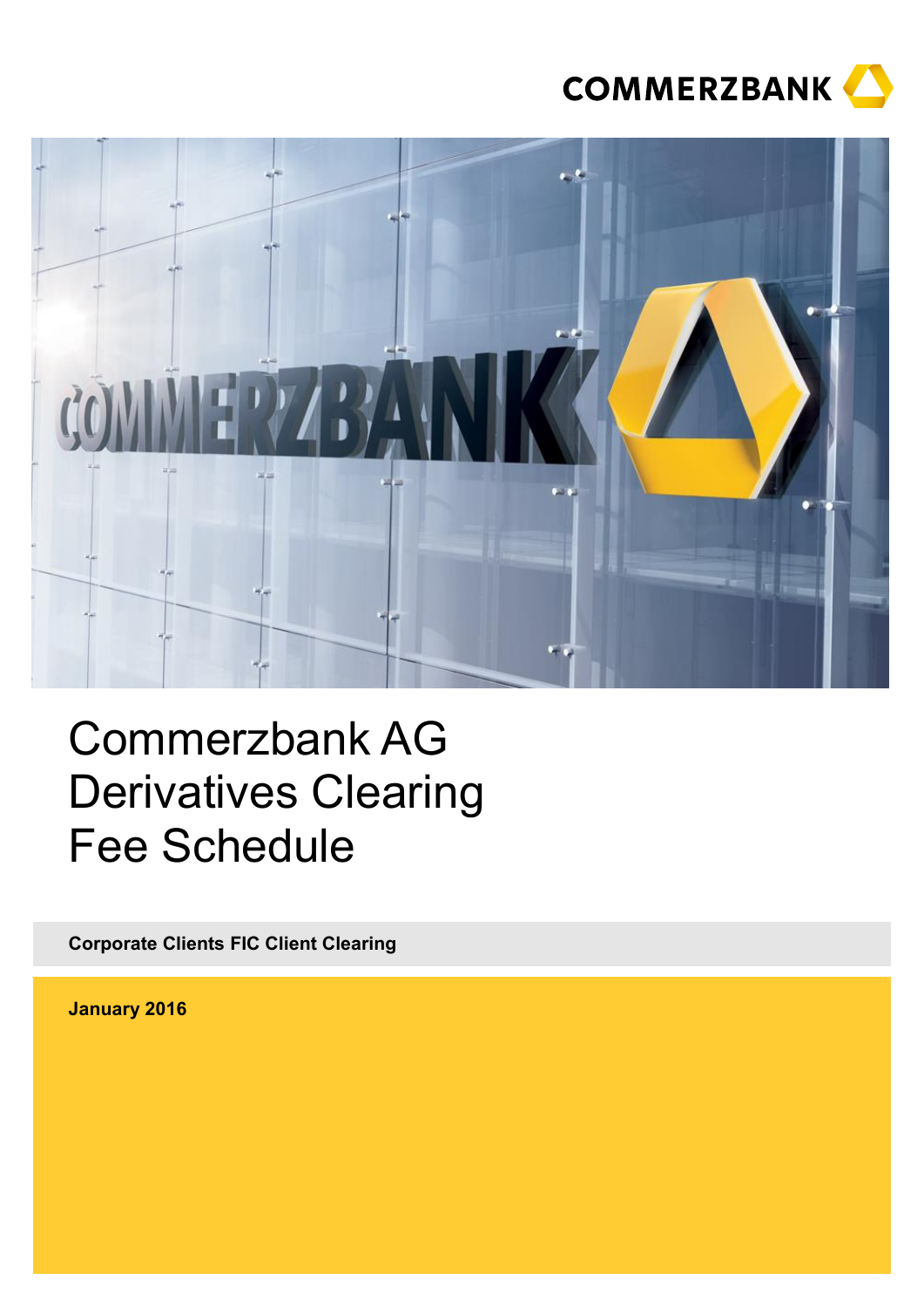### Contents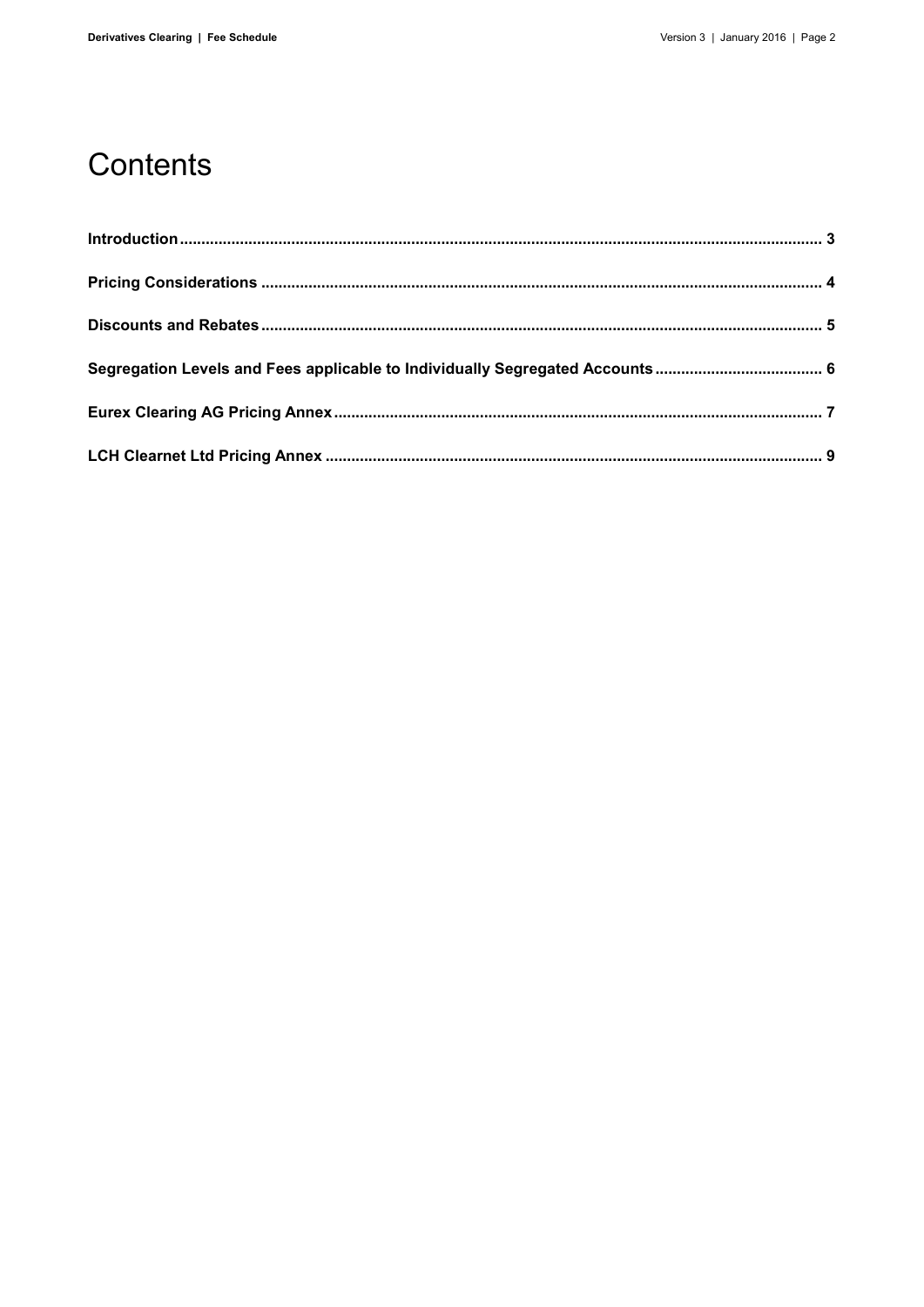### <span id="page-2-0"></span>Introduction

EMIR<sup>1</sup> entered into force on 16 August 2012 and requires a central counterparty ("CCP") and its clearing members to publicly disclose the prices and fees (including any discounts and rebates) associated with their clearing services as well as the costs related to the different levels of account segregation.

The purpose of this Fee Schedule is to disclose Commerzbank AG's pricing and costs for clearing exchangetraded (ETD) and over-the-counter (OTC) derivatives at EMIR-compliant CCPs as required by Articles 38 (1) and 39 (7) EMIR.

This Fee Schedule will be reviewed and amended as appropriate from time to time.

This document is provided for information purposes only. The charges specified herein are indicative prices of the indicative costs associated with the clearing services provided by Commerzbank AG. As such this document does not constitute any legally binding obligations of Commerzbank AG to clear at the prices set out herein. Further discussions may be necessary to take into account the specific facts of the individual case.

 $\overline{a}$ 

 $1$  Regulation (EU) No 648/2012 on OTC derivatives, central counterparties and trade repositories.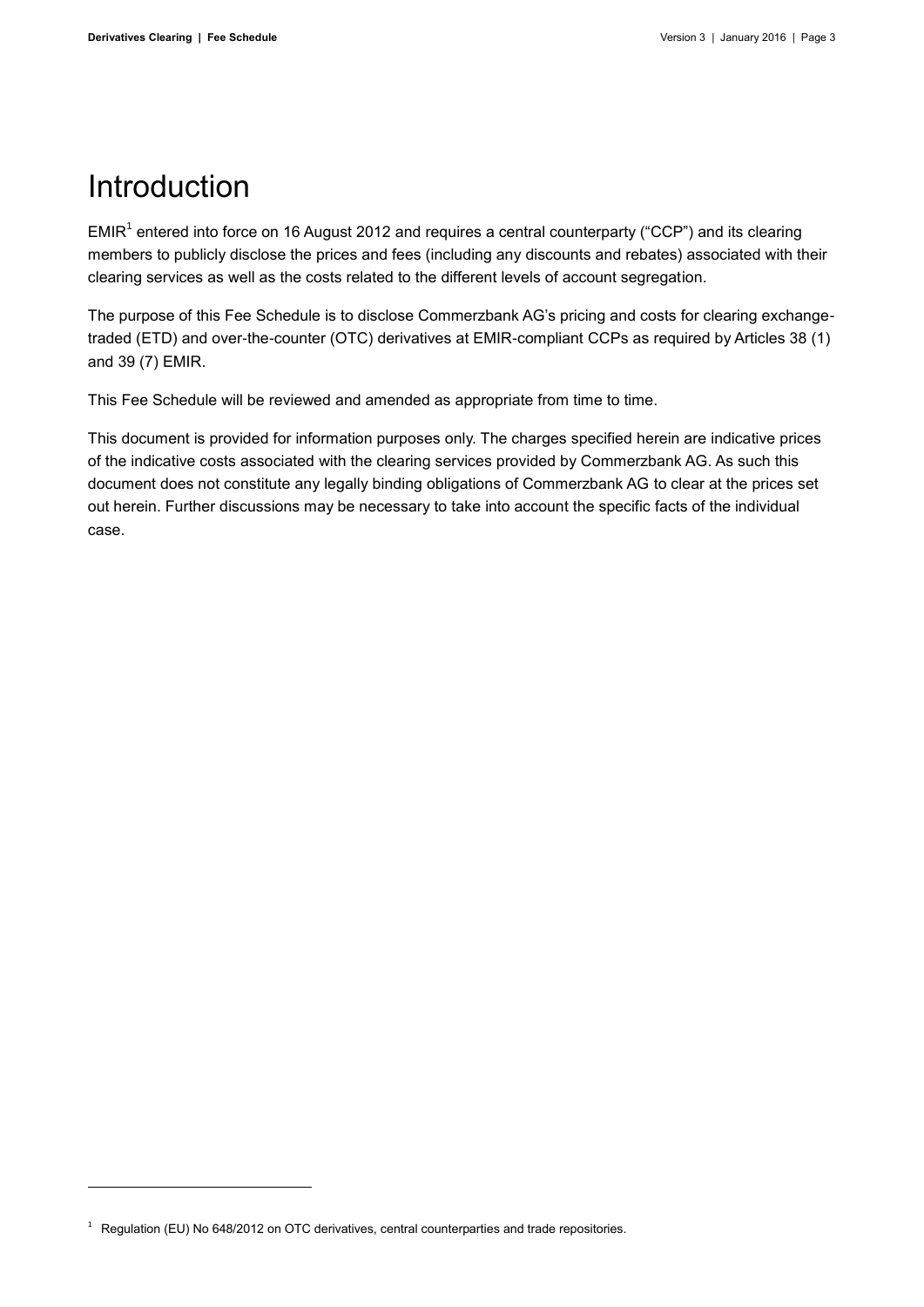### <span id="page-3-0"></span>Pricing Considerations

Commerzbank AG's prices and fees for clearing with each EMIR-authorised CCP of which we are a clearing member, are set out in the relevant CCP Pricing Annex. The fees are based on currently available information from the respective CCPs and are indicative of the maximum charge that could be applied to a stand-alone provision of clearing services for the products listed in each CCP Pricing Annex.

The charges set out in each CCP Pricing Annex cover both, ETD and OTC cleared derivative products, as the case may be. The fees for individually segregated accounts are set forth separately in the same Annex. These charges do not include the following:

- **•** Fees or charges applied by any exchange and/or clearing house and/or other third party;
- **•** Fees relating to banking charges, commissions, fees, mark ups and mark downs, taxes or other transaction related costs;
- Fees differences, if any, associated with a client's election of omnibus or individual segregation (and subtypes thereof).

All such fees will have to be passed directly to the client.

Other services which we may offer may incur additional charges. Examples of such additional services include but are not limited to: collateral transformation, single currency margining and complex or bespoke reporting or allocation solutions.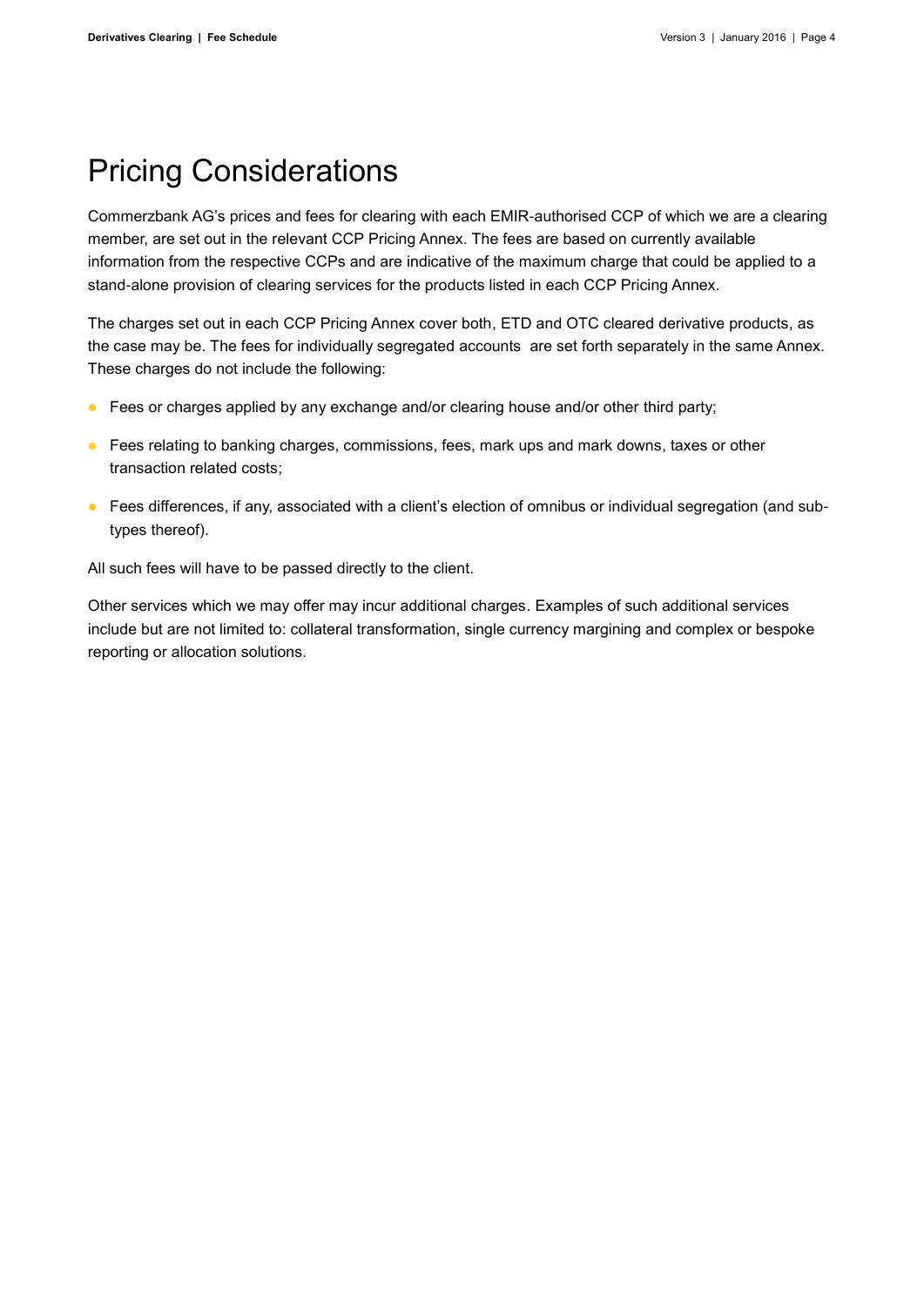### <span id="page-4-0"></span>Discounts and Rebates

Fees and prices set out in the respective CCP Pricing Annex below do not include any applicable discounts or rebates which are normally specific to individual clients and may be based on various factors as illustrated by the following non-exhaustive list:

| <b>Lower Charges</b> | <b>Higher Charges</b> |
|----------------------|-----------------------|
|                      |                       |

| <b>Listed Derivatives</b>   | <b>OTC</b> Derivatives     |
|-----------------------------|----------------------------|
| Mature or STP markets       | Non STP markets            |
| High volumes                | Low volume                 |
| Cash settlement             | Physical settlement        |
| OSA account                 | ISA account                |
| Cash collateral             | Non-cash collateral        |
| Higher client credit rating | Lower client credit rating |
| Low number of accounts      | High number of accounts    |
| High levels of STP          | Manual/low levels of STP   |
| Pre clearing allocation     | Post clearing allocation   |
| Standard reporting          | Bespoke reporting          |

Please refer to the individual CCP Pricing Annexes for our clearing CCP-specific prices and fees.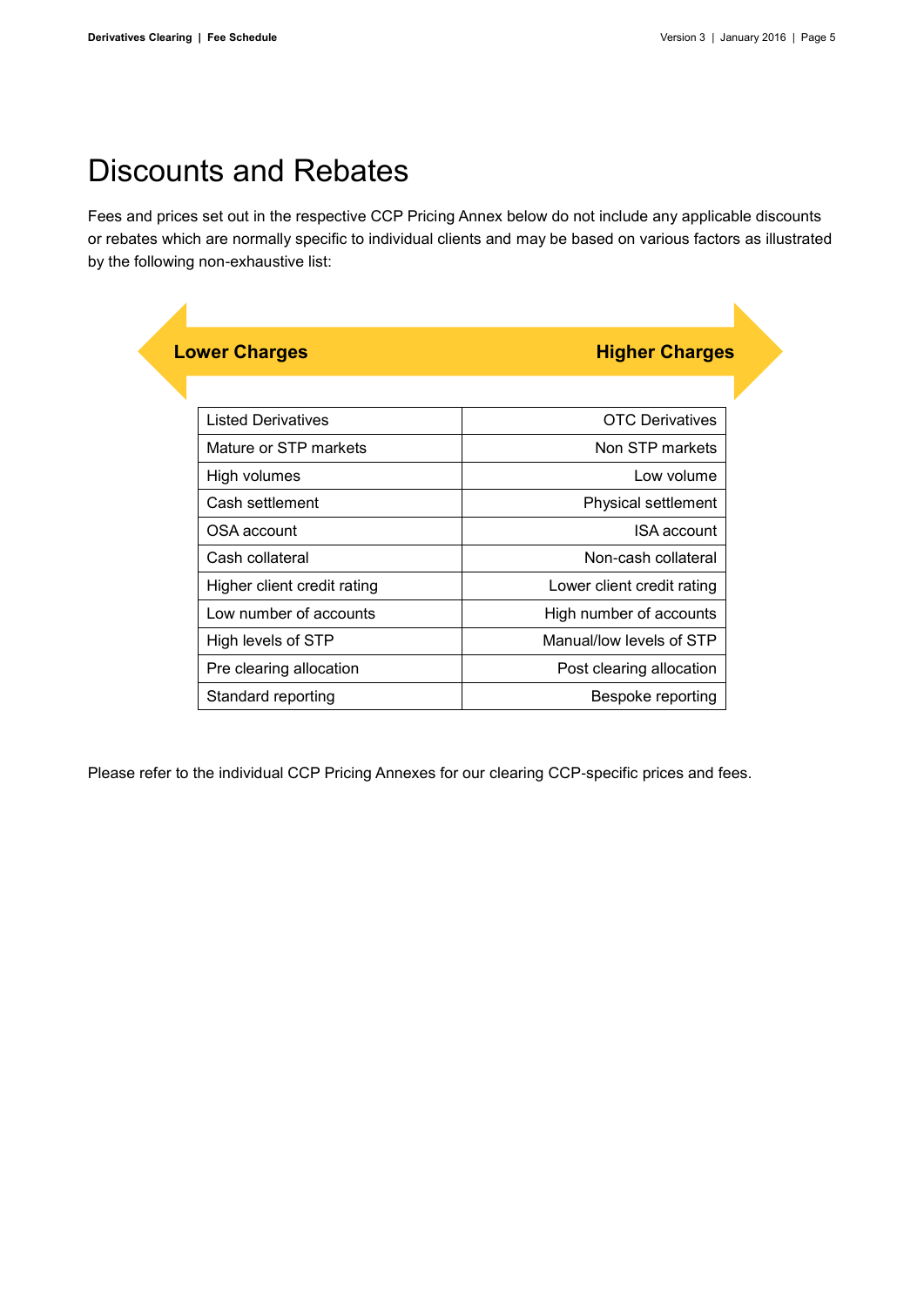### <span id="page-5-0"></span>Segregation Levels and Fees applicable to Individually Segregated Accounts

For any particular CCP service, clients may choose between an omnibus segregated account ("OSA") or an individually segregated account ("ISA"). As indicated above, the different account structures at the different CCPs may result in various forms of ISA or OSA offerings and also in differing costs due to increased complexity from an operational and funding perspective (in particular with regard to an ISA).

Electing individual segregation for all or some of a client's business may attract additional charges or other additional costs which will be supplemental to any charges that would otherwise apply to omnibus segregation. In particular the selection of an individually segregated account may expose clients to additional or increased third party fees, including without limitation, banking and payment transfer fees. Such charges will be passed directly to clients.

The overall costs and operational processes surrounding the different ISA structures are still evolving in the industry and therefore may be subject to change in the near future. Commerzbank will disclose any such changes in line with obligations under EMIR as laid out in the introductory section of this document.

Please refer to the applicable CCP Pricing Annexes for our specific individually segregated account fees ("ISA Fees").

Note that details regarding the levels of protection associated with the different levels of segregation are set out in our 'Segregation Information Pursuant to Article 39 (7) EMIR' document located on the same page of our website as this document.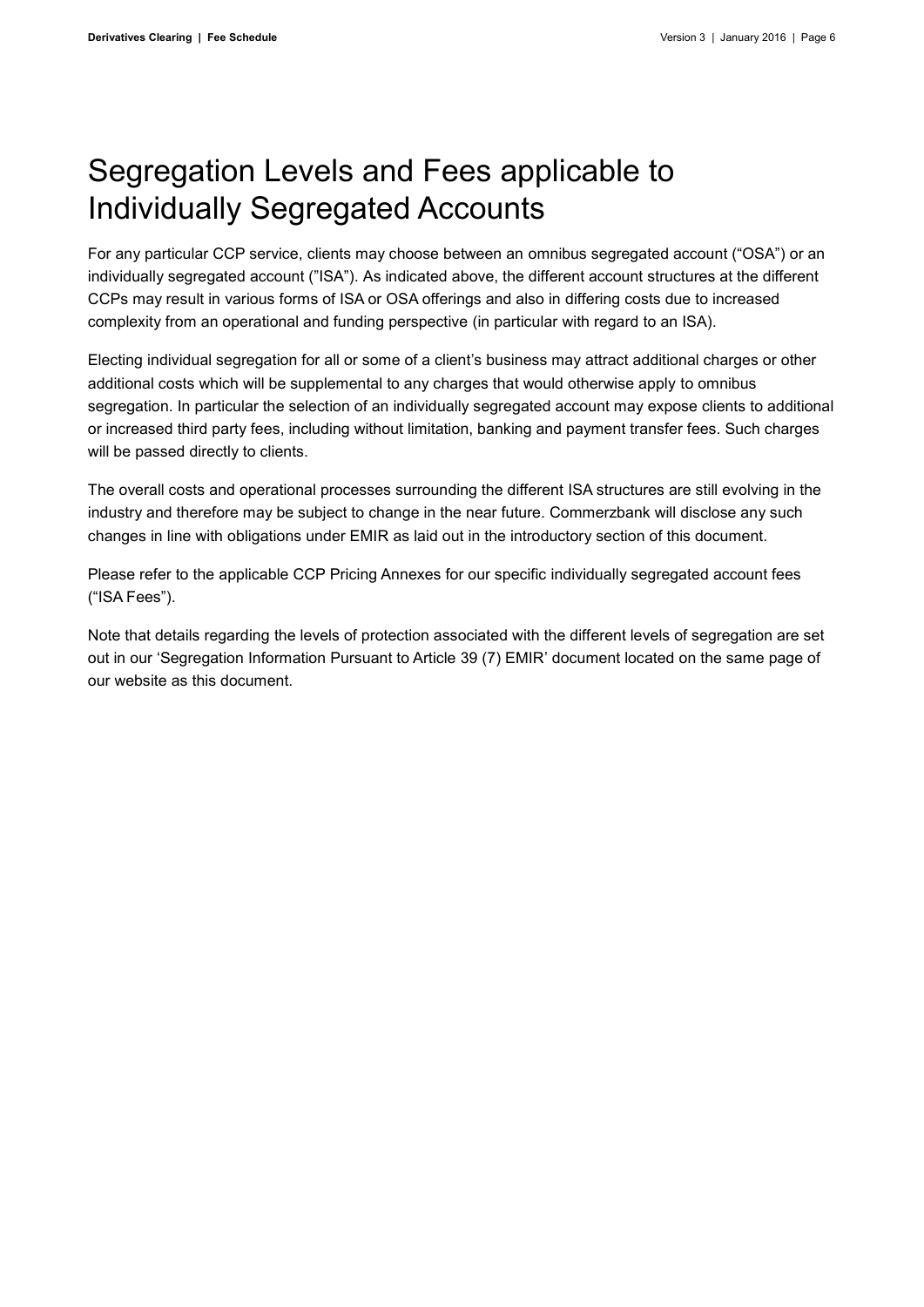## <span id="page-6-0"></span>Eurex Clearing AG Pricing Annex

Commerzbank charges for the provision of clearing services on Eurex Clearing AG are set forth below. These charges do not include any third party fees (as defined above).

### **A. Indicative Pricing – Exchange Traded Derivatives**

For Futures and Options the Commerzbank AG clearing fees for a standard undiscounted client applied in addition to exchange, clearing house and other fees, will be:

| <b>F&amp;O Pricing</b>                                    |                                                       |                                                    |  |  |
|-----------------------------------------------------------|-------------------------------------------------------|----------------------------------------------------|--|--|
| Asset class                                               | Standard undiscounted execution commission<br>(EUR)   | Standard undiscounted clearing<br>commission (EUR) |  |  |
| <b>Futures</b>                                            | $10 =$ per contract                                   | $10 =$ per contract                                |  |  |
| Options (covered)                                         | 1.25% of Premium plus Fixed fee of 25 Euros           | $10 =$ per contract                                |  |  |
| Options (uncovered)                                       | 2.25% of Premium plus Fixed fee of 25 Euros           | $10 =$ per contract                                |  |  |
| <b>Financial Resource</b><br>Utilisation Fee <sup>2</sup> | Omnibus Client Account / Individual Client<br>Account | 75bps (on initial margin requirement)              |  |  |
| Financing Fee <sup>3</sup>                                | Omnibus Client Account / Individual Client<br>Account | $O/N + 250$ bps                                    |  |  |
| Gross Notional Fee <sup>4</sup>                           | Omnibus Client Account / Individual Client<br>Account | 0.3bps on month-end gross notional                 |  |  |

-

<sup>&</sup>lt;sup>2</sup> Financial Resource Utilisation Fee (FRU) – FRU will be applied to your transactions cleared with Commerzbank to cover the funding and RWA impact and cost covered by Commerzbank in supporting your choice of account type.

<sup>3</sup> Financing Fee – Where there is insufficient client-funded collateral available at the time the CCP calls for margin. In these circumstances Commerzbank may be required to fund and cover this margin requirement.

<sup>4</sup> Gross Notional Fee – in order to cover potential costs arising from Leverage Ratio PFE.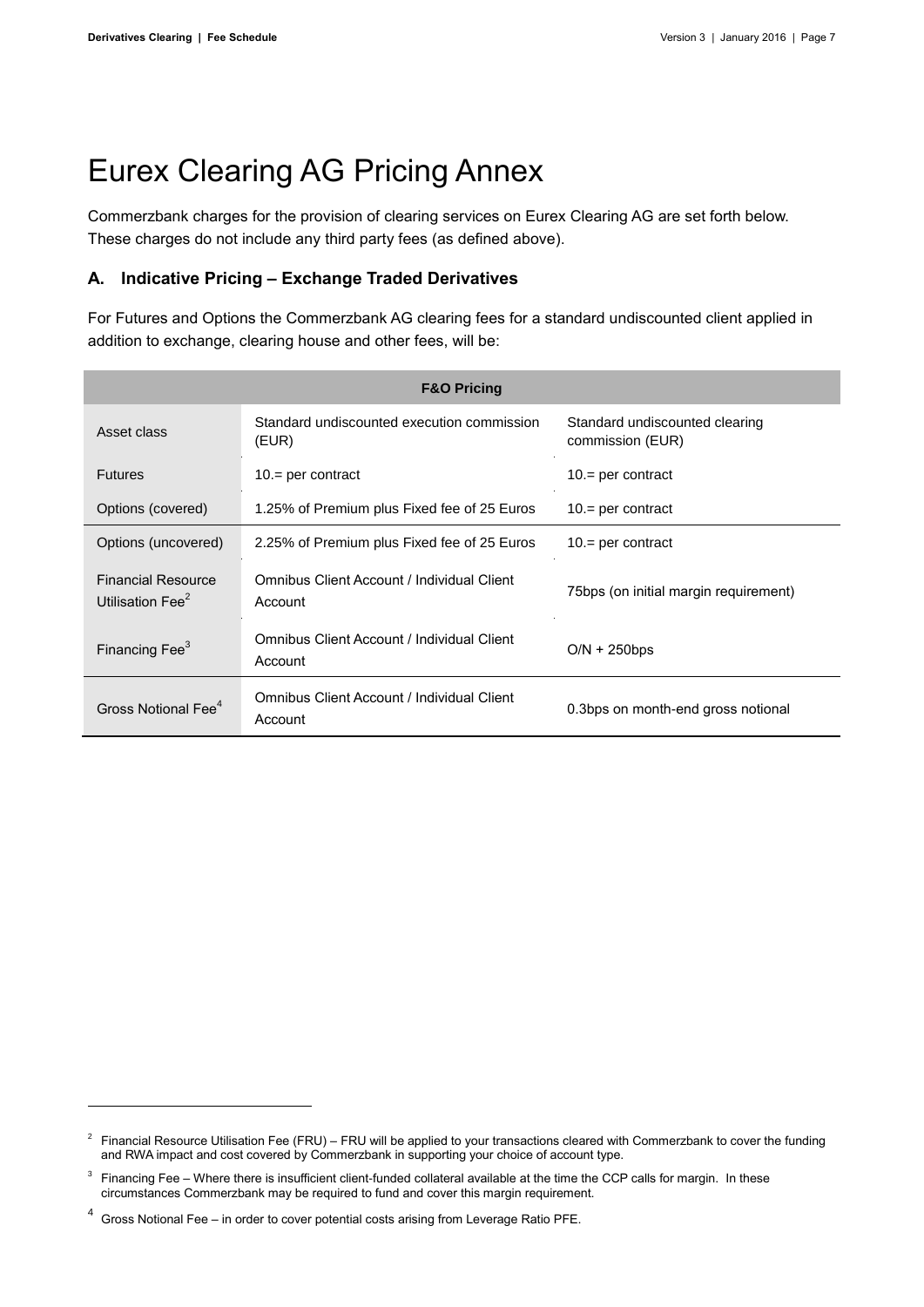### **B. Indicative pricing – Over-The-Counter Derivatives**

| Fee Type                                                  | <b>Account Type</b>                                | <b>Fees</b>                                              |
|-----------------------------------------------------------|----------------------------------------------------|----------------------------------------------------------|
| Per Ticket Clearing<br>$\text{Fe}^5$                      | Omnibus Client Account / Individual Client Account | EUR $750 =$                                              |
| <b>Financial Resource</b><br>Utilisation Fee <sup>6</sup> | Omnibus Client Account / Individual Client Account | 75bps (on initial margin)<br>requirement)                |
| Financing Fee <sup>7</sup>                                | Omnibus Client Account / Individual Client Account | $O/N + 250$ bps                                          |
| Maintenance Fee <sup>8</sup>                              | Omnibus Client Account / Individual Client Account | 5bps (on the absolute value)<br>of the variation margin) |
| Gross Notional Fee <sup>9</sup>                           | Omnibus Client Account / Individual Client Account | 0.3bps on month-end gross<br>notional                    |

Please note that pricing and charges are indicative and subject to change and or amendment at any time.

Actual pricing per individual client will differ depending on their circumstances and taking into account the variables identified in this document. Any client may at any time obtain the specific fees and prices applicable to clearing services associated with their accounts. Please contact your OTC derivatives account representative or your branch relationship manager.

#### **C. ISA Fees Guideline**

Commerzbank AG will charge a one-off set-up fee of maximal 10,000 Euros and/or a maximum monthly recurring maintenance fee of 15,000 Euros per individually segregated account.

#### **D. Minimum Fees**

-

Commerzbank applies a minimum revenue threshold, currently set at EUR 180,000 per annum, for the provision of clearing services for ETD and OTC derivatives.

<sup>5</sup> Ticket Fee – The initial cost of clearing a trade is covered by our ticket fee. The ticket fee will be charged on a per ticket basis. The ticket fee is in addition to any exchange, CCP or third-party fees associated with execution or clearing of the OTC trade.

 $6$  Financial Resource Utilisation Fee (FRU) – FRU will be applied to your transactions cleared with Commerzbank to cover the funding and RWA impact and cost covered by Commerzbank in supporting your choice of account type.

 $^7$  Financing Fee – Where there is insufficient client-funded collateral available at the time the CCP calls for margin. In these circumstances Commerzbank may be required to fund and cover this margin requirement.

Maintenance Fee – In order to maintain cleared positions and to cover the ongoing operational costs associated with a cleared portfolio.

<sup>9</sup> Gross Notional Fee – in order to cover potential costs arising from Leverage Ratio PFE.